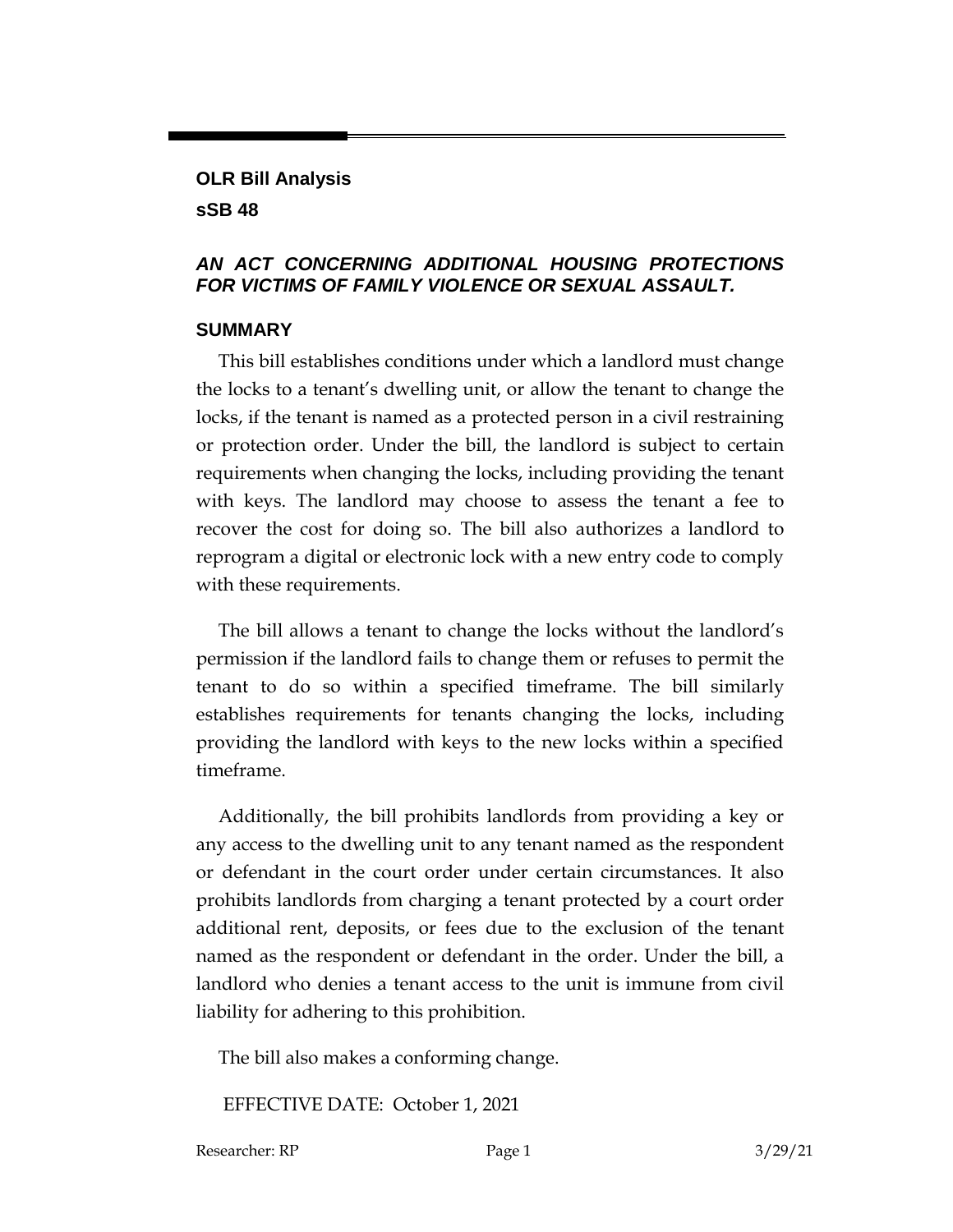# **LOCK CHANGES FOR TENANTS UNDER PROTECTIVE ORDERS** *Circumstances Requiring Lock Change*

The bill requires landlords to change a dwelling unit's locks or allow a tenant to do so upon a tenant's request when:

- 1. the tenant is named as a protected person in a court-issued civil restraining or protection order, family violence protective order, criminal protective order, or foreign order of protection registered in Connecticut that is in effect when the tenant requests to change the locks (see BACKGROUND);
- 2. the order requires the respondent or defendant to stay away from the tenant's home or stay a minimum distance away from the tenant; and
- 3. the tenant provides a copy of the order to the landlord.

No later than six hours after receiving a request, a landlord must let the tenant know if the landlord will change the locks or allow the tenant to do so. A landlord who agrees to make the change must do so no later than 48 hours after receiving the request.

# *Requirements for Lock Changes Performed by the Landlord*

Under the bill, if the landlord uses a professional locksmith or contractor to change the locks for the above reasons, the landlord is responsible for paying for the service. The landlord may charge the tenant a fee not to exceed the "actual reasonable cost" of changing the locks (i.e., the cost of the lock mechanism along with the fee the landlord paid for professional contractor or locksmith services). If the tenant fails to pay the fee, the landlord may recoup the costs by either bringing suit against the tenant or deducting the amount from the tenant's security deposit when the tenant vacates the unit. The bill prohibits the landlord from starting eviction proceedings against the tenant because of his or her failure to pay for the lock replacement.

The landlord must provide the tenant with a key to the new locks before or at the time of the lock change.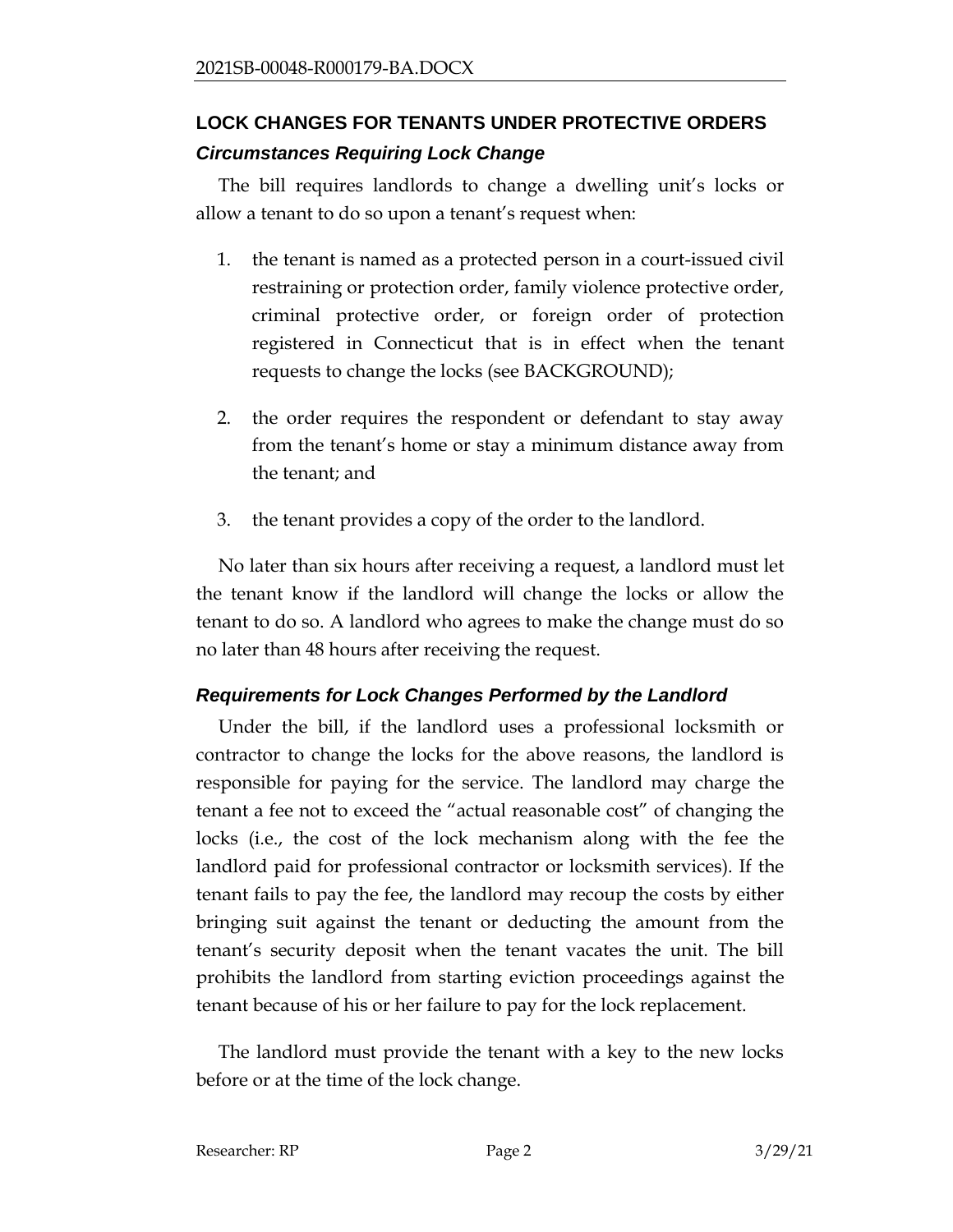#### *Requirements for Lock Changes Performed by the Tenant*

The bill allows the tenant to change the locks if the landlord (1) has informed the tenant that he or she is responsible for changing the locks, (2) fails to change the locks, or (3) fails to allow the tenant to do so within six hours after the tenant's request. Under these circumstances, the tenant must (1) ensure that the locks are changed in a workmanlike manner, using locks of similar or better quality than the originals, and (2) give the landlord a key to the new locks within two business days after the locks were changed or at a later time for good cause.

The bill allows the landlord to replace a lock installed by or at the request of a tenant if the lock was not properly installed or was not of similar or better quality compared to the original.

#### **DWELLING UNIT ACCESS**

The bill prohibits landlords from providing a key or any access to the dwelling unit to any tenant who is required to stay away from the unit as the named respondent or defendant in the court order. It specifies that the landlord has no duty under the rental agreement or by law to allow such a tenant to access the dwelling unit unless a court order allows the tenant to return to retrieve his or her possessions and personal effects. Additionally, the bill maintains the tenant's liability under the rental agreement for rent or damages to the dwelling unit.

Under the bill, a landlord or his or her agent who denies such a tenant access to the unit is immune from civil liability for adhering to this prohibition, as long as the landlord or agent complies with the bill's provisions and any applicable court order.

The bill also prohibits landlords from requiring a tenant who is named as a protected person under such an order to pay additional rent or an additional deposit or fee because of the exclusion of the tenant who is the named respondent or defendant in the order.

#### **BACKGROUND**

#### *Civil Restraining or Protection Order*